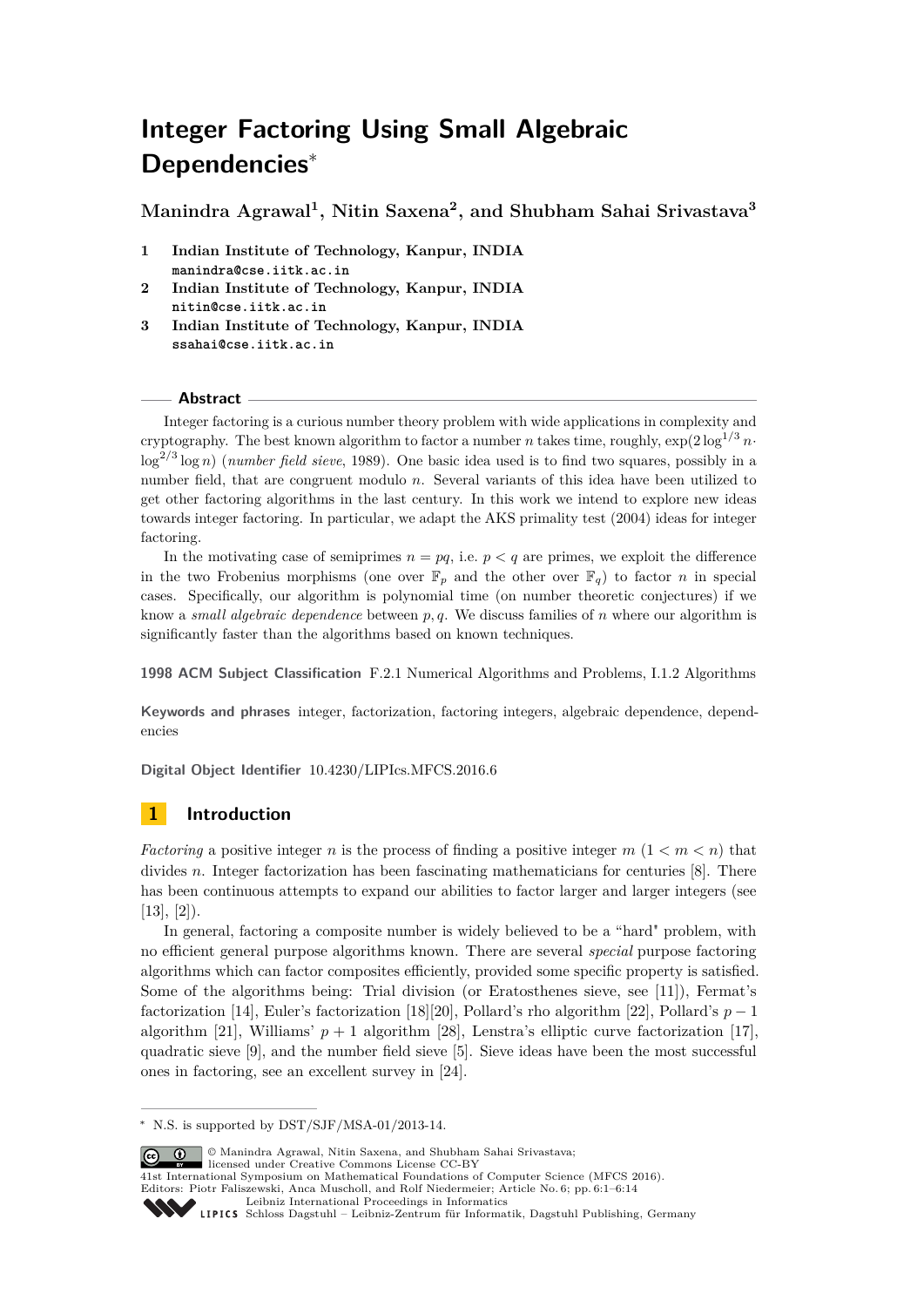### **6:2 Integer factoring using small algebraic dependencies**

The "hardness" of integer factorization has no known proof, but, the belief hinges only on our inability to factor a general composite efficiently. However this belief is so strong, that the most widely used public key cryptosystems (eg. RSA [\[4\]](#page-12-12)) are based on this "inherent" difficulty to factorize integers. Such applications in cryptography make integer factorization problem even more interesting. Giving a polynomial time algorithm to factorize any given integer, might result in breaking most widely used cryptosystems. On the other hand, proving (or giving evidence) that no efficient algorithm exists for factoring a general composite would further strengthen the trust on these cryptosystems.

This does not mean that no progress was made in the direction, to come up with a general purpose algorithm. Although there is no algorithm that can factor (even heuristically) all integers in "polynomial time" (i.e. polynomial in the bit-size of the input number), yet there are several algorithms that run in *subexponential* time (i.e.  $\exp(O(\log^{\epsilon} n))$ ) time for  $\epsilon$  < 1). These are faster than the simple "high school" method (i.e. trial division algorithm, having exponential running time). The fastest general purpose algorithm for factoring a number  $n$ , is the general number field sieve (see [\[15\]](#page-12-13)), with heuristic running time  $\exp\left(\left(\sqrt[3]{64/9}+o(1)\right)(\log n)^{\frac{1}{3}}(\log \log n)^{\frac{2}{3}}\right)$ . The other widely used algorithm in practice is the quadratic sieve algorithm [\[23\]](#page-12-14), having running time  $\exp((1+o(1))\sqrt{\log n \log \log n})$ , which is a modification of Dixon's algorithm [\[7\]](#page-12-15), that had a (rigorously provable) running time of  $\exp((2\sqrt{2}+o(1))\sqrt{\log n \log \log n}).$ 

In 1997, Peter Shor discovered the first polynomial time algorithm for factoring integers on a *quantum computer* [\[26\]](#page-13-3). To factor an integer *n*, it takes  $O((\log n)^2 \log \log n \log \log n)$ time<sup>[1](#page-1-0)</sup> on quantum computer and  $O(\log n)$  post-processing time on classical computer for converting the output of quantum computer to factors of *n*. If one day quantum computation becomes feasible for large inputs, then this will have serious implications in cryptography [\[3\]](#page-12-16).

One common thread in these, increasingly complex, algorithms is the trick of finding two squares in some number field, such that the *difference of the squares*, say  $a^2 - b^2$ , is a multiple of *n*. Then we can hope that the factors  $(a - b)$ ,  $(a + b)$  would also lead us to the factors of *n*. The origins of this trick dates back atleast to Fermat, and was also exploited by Gauss, Seelhoff and Kraitchik (see the early history of factoring in [\[29\]](#page-13-4)). One wonders whether other natural tricks or ideas could be discovered for factoring integers.

In this work we propose a method for factoring semiprimes  $n = pq$  (i.e.  $p < q$  are primes) using the difference in the Frobenius morphisms over the finite fields  $\mathbb{F}_p$  and  $\mathbb{F}_q$ . We do this by working in a *cyclotomic* ring extension  $(\mathbb{Z}/n\mathbb{Z})[\zeta] := \mathbb{Z}[X]/(n, \frac{X^r-1}{X-1})$ . We pick a random element  $u(\zeta) \in (\mathbb{Z}/n\mathbb{Z})[\zeta]$  and compute the exponentiation  $u^e$ , for a carefully chosen positive integer  $e$ . For example, when  $e = n$  we can invoke the Frobenius morphisms to deduce  $u(\zeta)^n = u(\zeta^p)^q \pmod{p}$  and  $u(\zeta)^n = u(\zeta^q)^p \pmod{q}$ . A similar line of thought has been explored in [\[6\]](#page-12-17), where they viewed the problem from the perspective of AKS [\[1\]](#page-12-18) polynomial. Although no family of *n* was identified in that work to be particularly good. The asymptotic complexity of the algorithm was also not analyzed, but some supporting experimental data was included.

We identify certain families of *n* where this idea gives a fast factoring algorithm. Especially, in our main result we pick *e* corresponding to a *known* algebraic dependency of *p* and *q*. In this case, we show that the ring computations in  $(\mathbb{Z}/n\mathbb{Z})[\zeta]$  are expected to factorize *n*. We believe that such computations in the cyclotomic ring have a good chance in further improving the state of the art in factoring. Similar techniques were utilized in [\[1\]](#page-12-18) to give the

<span id="page-1-0"></span><sup>&</sup>lt;sup>1</sup> We can shorten this using the soft-Oh notation as  $\tilde{O}(\log^2 n)$ .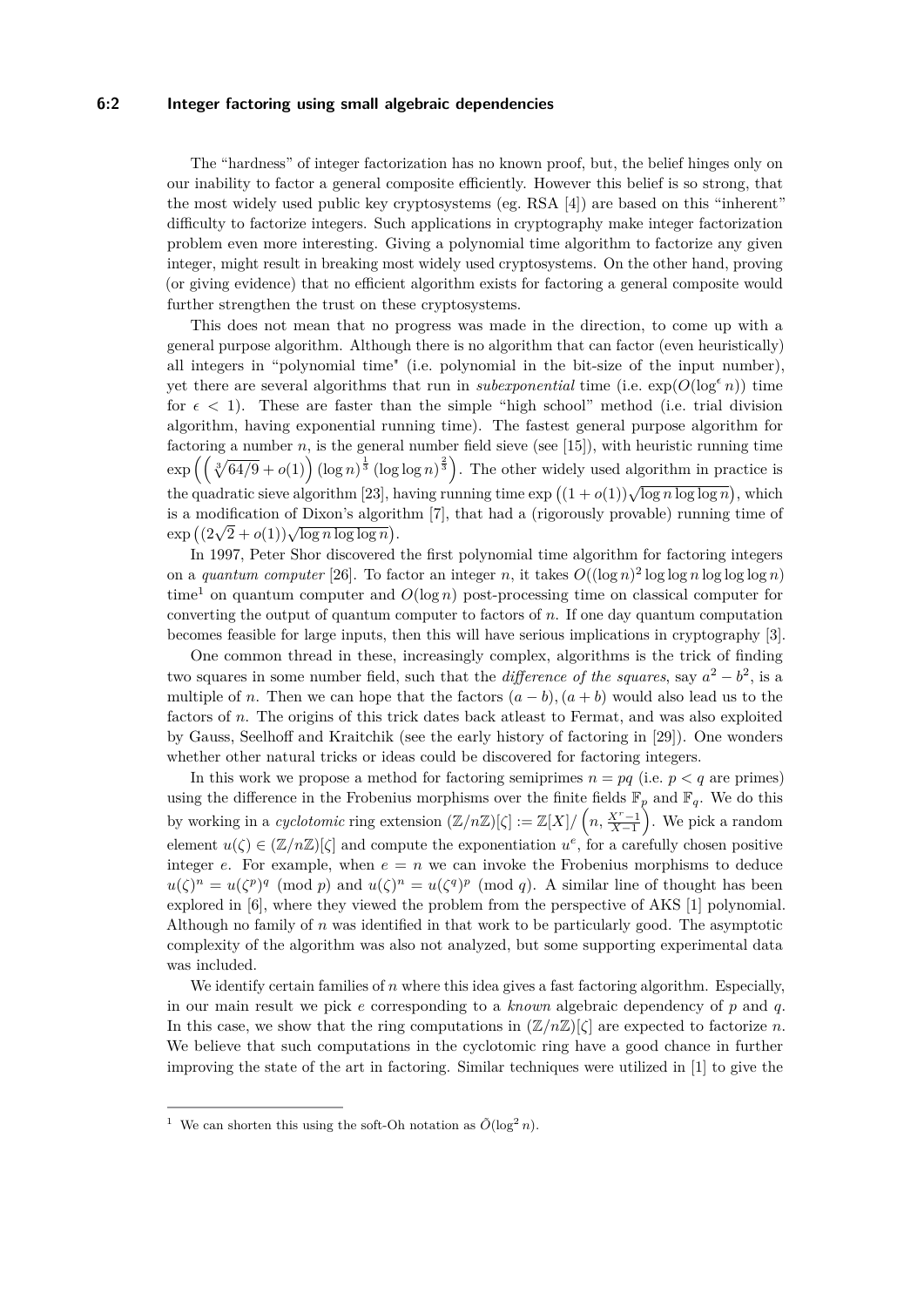first deterministic poly-time primality test. Moreover, for integer factoring even "heuristic" algorithms that are expected to run in poly-time (in the worst-case) would be of great interest.

Our notion of "small" algebraic dependence and the proof of its existence is captured in the following proposition. We say that a bivariate polynomial  $f(X, Y)$  is *nondegenerate* if there appears, with a nonzero coefficient, a monomial  $X^i Y^j$  in f such that  $i \neq j$ .

<span id="page-2-1"></span>**► Proposition 1.1 (Small dependency exists).** For numbers  $d, a \lt b \in \mathbb{N}$ , there exists a degree  $\leq d$  nondegenerate integral polynomial  $f(X, Y)$  of sparsity  $2\gamma$  and coefficients  $c_i$ 's of magnitude at most  $b^{d/(\gamma-1)}$  such that:  $f(a, b) = \sum_{i=1}^{2\gamma} c_i a^{\alpha_i} b^{\beta_i} = 0$ . (Note that  $2\gamma \leq {d+2 \choose 2}$ as  $0 \leq \alpha_i + \beta_i \leq d$ .)

It is proven in Section [3.](#page-4-0) Recall that Fermat's factoring algorithm works fast when the primes *p*, *q* are really close<sup>[2](#page-2-0)</sup>; formally, when there is an  $f(x, y) = y - x - \alpha$ , for a small  $\alpha$ , such that  $f(p, q) = 0$ . We generalize the condition of Fermat's factoring algorithm to higher degree dependencies (and with more general coefficients). The above proposition gives the parameters for such *f* to exist. Our algorithms will require the *knowledge* of such an *f* (unfortunately, in general, it may be hard to find *f* given only *n*).

One such interesting dependence is addressed in Section [4.2.](#page-7-0) For  $n = pq, p < q$ , we represent *q* in base *p* as  $q = a_0 + a_1 \cdot p + a_2 \cdot p^2 + a_3 \cdot p^3 + \cdots$ . We define the *p*<sup>th</sup> *norm of q* as  $|q|_p := \prod_i (a_i + 1)$ . Given a small bound *B* on  $|q|_p$ , our algorithm factors *n* in time  $O(B^2 \log^2 n)$ . This immediately gives us a family of *n* which can be factored efficiently (under certain number theory conjectures) using our algorithm. This family is a natural generalization of the family of numbers  $(n = ab,$  where  $b - a$  is small) that can be factored efficiently using Fermat's factoring algorithm.

Our general approach works in polynomial time, assuming that a suitable dependency is provided (and that certain number theory conjectures hold). The algorithm presented in this paper runs in  $\tilde{O}(\gamma^3 d \log^2 n)$  time, where *d* is the degree bound of the dependency,  $\gamma$  is its sparsity, and *n* is the number to be factored. Observe that once such a bivariate nondegenerate dependency  $f(X, Y)$ , of degree *d* is given, we can easily transform it to get a univariate polynomial  $X^d f(X, n/X)$  which has *p* as a root. Notice, that it is important here that the dependency is nondegenerate. For degenerate dependency of the form  $f(X, Y) =$  $\sum_{i\leq d} a_i X^i Y^i$  the substitution  $f(X, n/X)$  will give us a number instead of a univariate polynomial, and we could not proceed further.

Now, once we get a univariate polynomial  $f' := X<sup>d</sup> f(X, n/X)$  which has p as a root, we could simply try to find its integral roots by factoring it using Schönhage's algorithm [\[25\]](#page-13-5) having time complexity  $\tilde{O}(d^4 \cdot (d^2 + \log^2 |f'|))$ , where  $|f'|$  upper bounds the coefficients in  $f'$ . On the other hand, our new approach is sensitive to sparsity  $\gamma$  and tolerates bigger coefficients. So, for dependencies, having 'small' *γ* and 'large' *d*, our algorithm will outperform Schönhage's algorithm by several orders. For example, given dependence  $f(x, y) = y + c_1 x^d + c_0$ , where  $|c_1| = |c_0| = n^{O(d)}$ , our algorithm will factor it in time  $O(d \log^2 n)$ , whereas Schönhage's algorithm will take time  $\tilde{O}(d^4 \cdot (d^2 + d^2 \log^2 n)) = \tilde{O}(d^6 \log^2 n)$ .

The main result established is presented in Section [5.](#page-8-0) The section presents the algorithm to factor *n* when a small dependency is provided. The result is summarized by the following theorem.

<span id="page-2-2"></span>**I** Theorem 1.2 (Main Result). For an integer  $n = p \cdot q$  ( $p < q$  are primes), given a nondegenerate integral  $(p, q)$  dependency of the form  $f(X, Y) = \sum_{i=1}^{\gamma} c_i X^{\alpha_i} Y^{\beta_i}$ , where  $\forall i, 0 \leq \alpha_i + \beta_i \leq d$ ,

<span id="page-2-0"></span><sup>&</sup>lt;sup>2</sup> Essentially, one tries to find  $q - p$  by brute-force.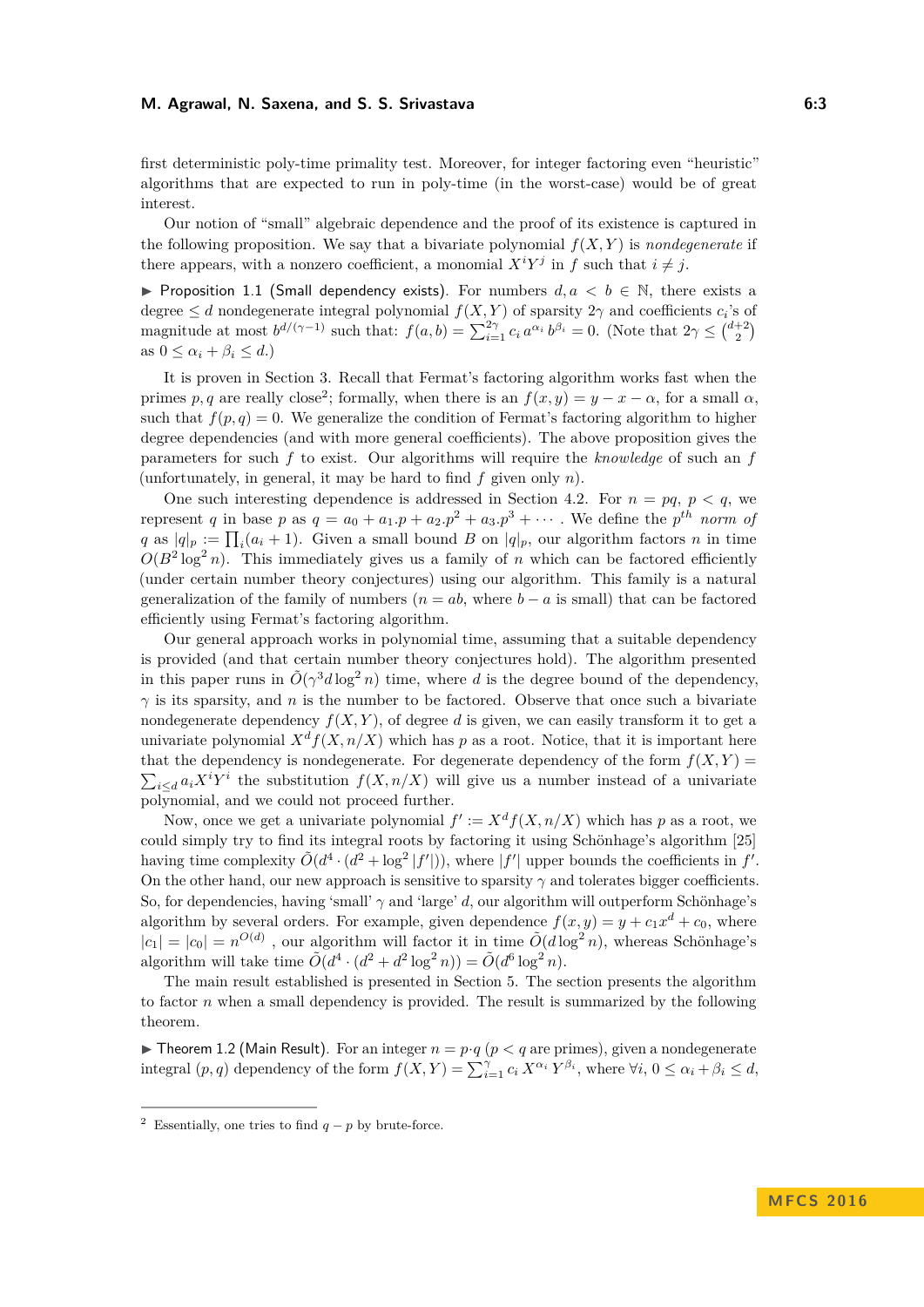#### **6:4 Integer factoring using small algebraic dependencies**

 $|c_i| = n^{O(d)} := A$  we can factor *n* in  $O(\gamma^3 d \log^2 n)$  time. (Assuming Artin's conjecture & [3.](#page-9-0))

We also present an alternate analysis of this algorithm in Section [6.](#page-11-0) This section also generalizes the result for integers of the form  $n = p \cdot n'$ , where p is a prime smaller than the largest prime factor of *n*. The following theorem presents the result of that section.

<span id="page-3-2"></span>**I** Theorem 1.3. For an integer  $n = p \cdot n'$  (where p is a prime smaller than the largest prime factor of *n*), given a nondegenerate integral  $(p, n')$  dependency of the form  $f(X, Y) =$  $\sum_{i=1}^{\gamma} c_i X^{\alpha_i} Y^{\beta_i}$ , where  $\forall i, 0 \leq \alpha_i + \beta_i \leq d, |c_i| < n^d$ , we can factor  $n \in \tilde{O}(\mu^3 \cdot \gamma d^4 \log^2 n)$ time. Here  $\mu := \sum_i e_i$  for the prime factorization  $n = \prod_i p_i^{e_i}$ . (Assuming Artin's conjecture  $\&\Delta$ )

Here as well, for  $\mu, \gamma = O(1)$  the time complexity is better than that of simply factoring  $X<sup>d</sup>f(X, n/X)$  by Schönhage's algorithm. Also, the algorithm seems simpler than the sophisticated lattice computations that underlie Schönhage's polynomial factoring algorithm (see  $[12]$ ).

The paper is organized into following sections: Section [2](#page-3-0) talks about the notations and results used in the paper. Section [3](#page-4-0) proves the existence of small dependence. In Section [4,](#page-5-0) we discuss two simple dependencies as motivating examples, and explore the idea of exponentiation in the cyclotomic ring to factor *n*. Section [5](#page-8-0) presents the main result of the paper. An alternate analysis of the algorithm is presented in Section [6.](#page-11-0)

## <span id="page-3-0"></span>**2 Notation and Preliminaries**

This section states the notations and number theory results that we will use later.

**Polynomial notation.** The form of polynomials that we compute in this work is exponentiation; motivated by the *AKS polynomial* (see [\[1\]](#page-12-18)) used for primality testing:

$$
\mathcal{P} = a(x)^e \pmod{n, x^r - 1}, \text{ where } a(x) \text{ is a polynomial.}
$$
 (1)

For technical reasons we will actually work modulo the *r*-th cyclotomic polynomial  $\varphi_r(x)$ . Then, we represent exponentiation by the following shorthand notation

<span id="page-3-1"></span>
$$
\mathcal{P} = a(\zeta_r)^e \pmod{n}, \text{ and might drop } r \text{ when clear from the context.}
$$
 (2)

Formally, this arithmetic happens in the ring  $(\mathbb{Z}/n\mathbb{Z})[\zeta_r] := \mathbb{Z}[X]/(n, \varphi_r(X))$ , where every element can be written as a  $(\mathbb{Z}/n\mathbb{Z})$ -linear-combination of the monomials  $\{X^i \mid 0 \leq i \leq j\}$  $\varphi(r) - 1$ , where  $\varphi(r)$  is the Euler totient function (also, the degree of the cyclotomic polynomial). This will be our standard representation.

In this paper we assume *r* to be a prime, mainly, to simplify the analysis since  $\varphi_r(x)$  $(x^{r}-1)/(x-1)$ . Also for composite *r*'s the cyclotomic extension is quite well structured. For the basic properties of the cyclotomics see [\[27,](#page-13-6) Chap.2].

**Artin's conjecture.** Emil Artin (1927, see [\[19\]](#page-12-20)) conjectured: For any non-square  $a \in \mathbb{Q}\setminus\{-1\}$ there exist infinitely many primes *p* such that *a* is a *primitive root* modulo *p*, i.e. the multiplicative order ord<sub>*p*</sub>(*a*) = *p* − 1.

There has been impressive positive progress towards this conjecture [\[10\]](#page-12-21). Moreover, a quantitative version of this conjecture is also believed to be true.

**In Conjecture (Artin's conjecture, see [\[19\]](#page-12-20)).** For any non-square  $a \in \mathbb{Q} \setminus \{-1\}$ , the number of primes  $p \leq x$  with  $\text{ord}_p(a) = p - 1$  is asymptotically at least  $\mathcal{C}_{Artin} \cdot \pi(x)$ .  $(\pi(x))$  is the number of primes in the interval  $[1, x]$  and  $C_{Artin} = 0.3739558136192 \cdots$ .)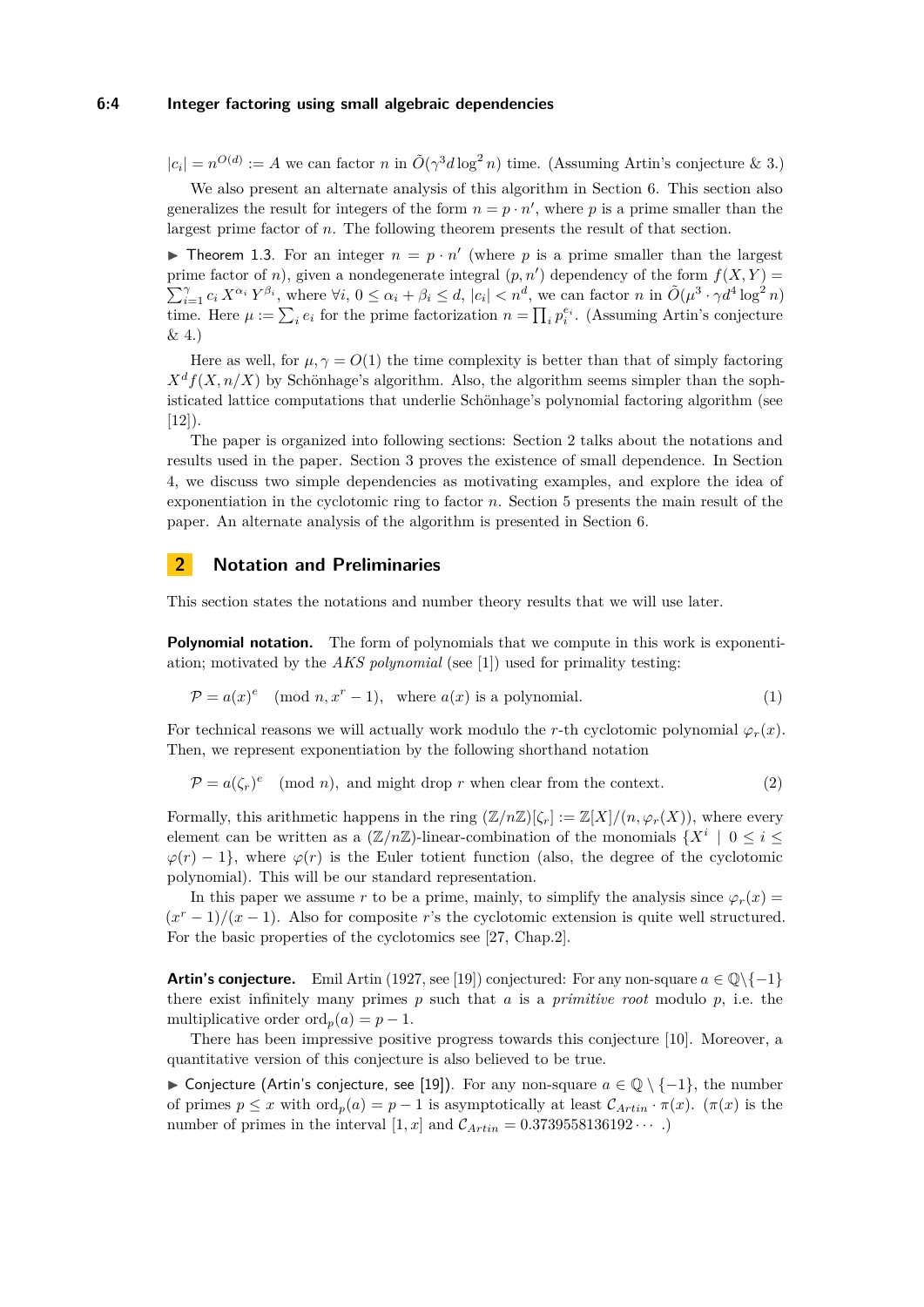**Frobenius morphism.** For a prime p consider the polynomial ring  $R := \mathbb{F}_p[X]$  over the finite field  $\mathbb{F}_p$ . Consider the map  $\phi: R \to R$  given by the exponentiation  $a(X) \mapsto a(X)^p$ . It is easy to see that  $\phi$  is actually a (ring) endomorphism of *R*, and the trivial<sup>[3](#page-4-1)</sup> automorphism of  $\mathbb{F}_p$ . In other words, we have the useful identity:  $\forall a(X) \in R$ ,  $a(X)^p = a(X^p)$ .

**Other notations.** We use [*n*] to denote the set  $\{1, 2 \cdots, n\}$ . The notation  $\log_{q,r} p$  is used to denote, the *discrete log*,  $\log_q p$  in the field  $\mathbb{F}_r$ , i.e. it is the exponent  $i \in \{0, \ldots, r-2\}$ such that  $p = q^i \pmod{r}$ . Here, we assumed that *r* is a prime, and *q* is a primitive root modulo *r*. (We hope to get such an *r* corresponding to a *q* as the density of *r*'s is high as per Artin's conjecture.) Bold faced symbols (e.g. *α*) represent vectors. F*q*[*ζ*] represents some ring  $\mathbb{F}_q[X]/(\varphi_r(X)).$ 

We recall a useful standard property of cyclotomic polynomials. This is the main reason why Artin's conjecture appears in this work.

<span id="page-4-2"></span>► Lemma 2.1. Let  $q \neq r$  be primes. The integral polynomial  $\varphi_r(x) = (x^r - 1)/(x - 1)$  is irreducible over  $\mathbb{F}_q$  iff *q* is a primitive root modulo *r*.

**Proof.** Let *q* generate  $\mathbb{F}_r^*$ . Wlog assume  $r > 2$ , as  $\varphi_r(x)$  is linear for  $r = 2$ . Suppose  $\varphi_r(x)$ is reducible and has a degree *d* factor  $g(x)$ , where  $d \in [r-2]$ . Let  $\alpha$  be a root of  $g(x)$  in the (splitting) field  $\mathbb{F}_q[x]/(g(x))$ . As this is the field  $\mathbb{F}_{q^d}$ , the multiplicative order ord( $\alpha$ ) will divide  $q^d - 1$ . Since  $\alpha$  is a root of  $x^r - 1$ , we also have ord $(\alpha)|r$ . Thus, ord $(\alpha)$  is 1 or *r*. It cannot be 1 as  $q \neq r$ . So,

$$
\mathrm{ord}(\alpha)=r.
$$

Consequently,  $r | q^d - 1$  $q^d = 1 \pmod{r}$  $(r-1) | d$  [∵ *q* generates  $\mathbb{F}_r^*$ ].

This contradicts  $d \in [r-2]$ . Hence,  $\varphi_r(x)$  is irreducible modulo *q*.

For the converse note that  $\varphi_r(x)$  being irreducible modulo *q*, means that it divides  $x^{q^{r-1}} - x$ , and no other  $x^{q^i} - x$  for a smaller *i*. Equivalently,  $r \mid q^{r-1} - 1$  and no other  $q^i - 1$ for a smaller *i*. Thus, *q* generates  $\mathbb{F}_r^*$ . J

## <span id="page-4-0"></span>**3 Existence of small dependencies**

Our basic idea is based on the following elementary property of numbers.

**Proof for Proposition [1.1.](#page-2-1)** Clearly,  $2\gamma \leq {d+2 \choose 2} =: \gamma_0$  which is the upper bound for the number of exponents  $(\alpha_i, \beta_i)$  in  $f$ .

Let  $A := 2b^{d/(\gamma-1)}$ . Consider a set S of nondegenerate combinations (i.e.  $i_1 \neq i_2$  for at least one monomial in each sum),

$$
\mathcal{S} := \left\{ \sum_{0 \leq i_1 + i_2 \leq d} \alpha_{i_1, i_2} \cdot a^{i_1} b^{i_2} \middle| \alpha_{i_1, i_2} \in \mathbb{Z}, |\alpha_{i_1, i_2}| \leq \frac{A}{2}, \text{ at most } \gamma \alpha_{i_1, i_2} \text{'s are nonzero} \right\}.
$$

<span id="page-4-1"></span><sup>3</sup> Fermat's little theorem (1640).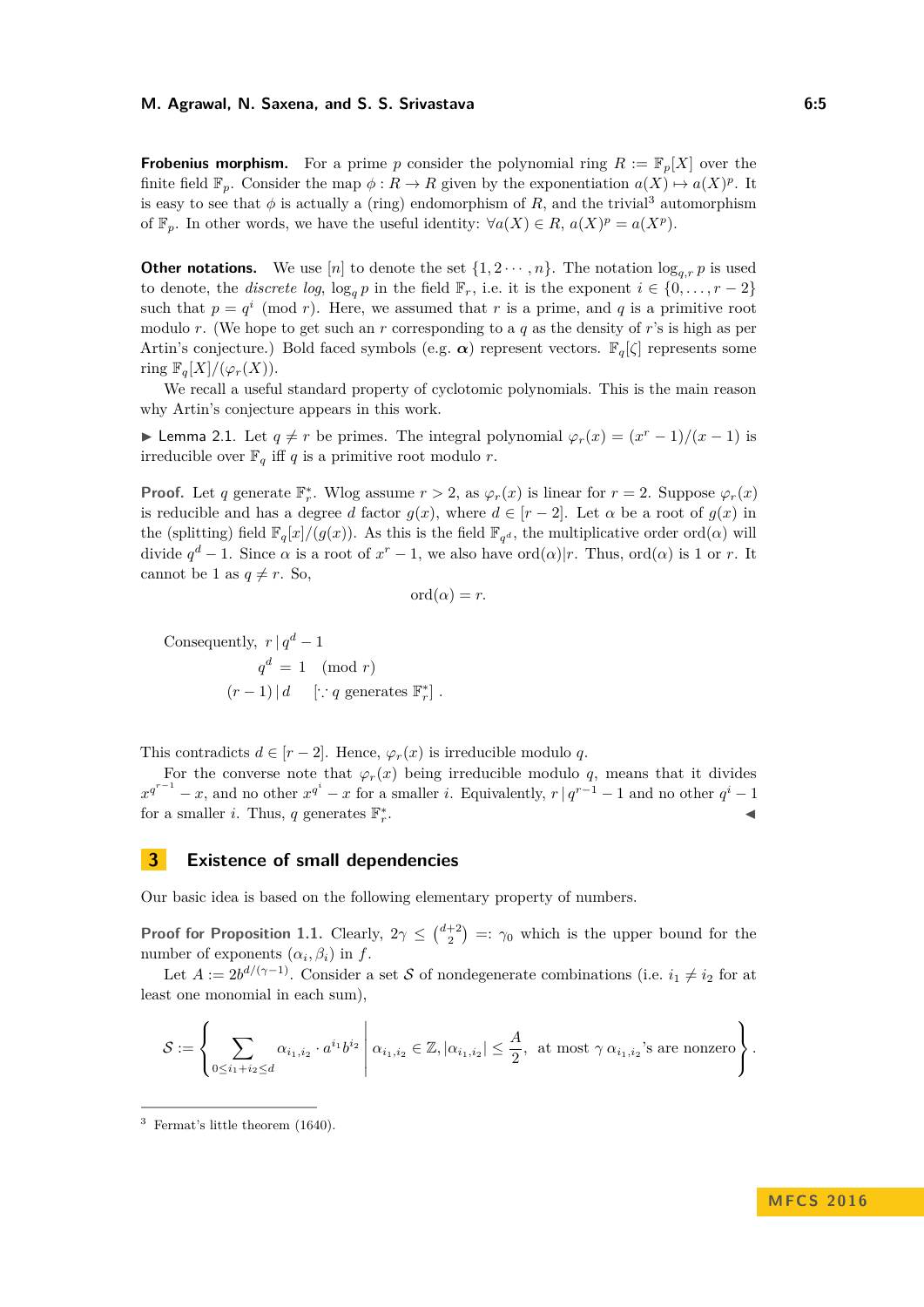Then, we have

∀*β* ∈ S*,* |*β*| ≤ *γ* · *A*  $\frac{A}{2} \cdot b^d$ .

Consider the set  $V$  comprising the coefficient-vectors  $\alpha$  corresponding to every element of S. Then the cardinality of  $\mathcal V$  can be lower bounded (by doing a sum over the possible supports of  $\alpha$ ) as,

$$
|\mathcal{V}| \geq {\gamma_0 \choose \gamma} \cdot A^{\gamma} + {\gamma_0 \choose \gamma - 1} \cdot A^{\gamma - 1} + \dots + {\gamma_0 \choose 1} \cdot A + 1
$$
  
> 
$$
{\gamma_0 \choose \gamma}^{\gamma} \cdot A^{\gamma}
$$
 [Simple binomial estimate]

Clearly, if  $|\mathcal{V}| = |\mathcal{S}|$  is greater than  $\max\{|\beta| \mid \beta \in \mathcal{S}\}\$ , then by the pigeon-hole principle there will be at least two distinct vectors  $\alpha, \alpha' \in \mathcal{V}$  that correspond to the same number  $\beta \in \mathcal{S}$ . This gives us the desired dependency,

$$
0 = \sum_{0 \le i_1 + i_2 \le d} (\alpha_{i_1, i_2} - \alpha'_{i_1, i_2}) \cdot a^{i_1} b^{i_2}.
$$

Hence, for the desired small dependency it suffices to ensure that,

<span id="page-5-1"></span>
$$
|\mathcal{V}| > \max\{|\beta|\}
$$
  
or 
$$
\left(\frac{\gamma_0 A}{\gamma}\right)^{\gamma} \ge \gamma \cdot \frac{A}{2} \cdot b^d
$$
  
or 
$$
A^{\gamma - 1} \ge \left(\frac{\gamma}{\gamma_0}\right)^{\gamma} \cdot \frac{\gamma b^d}{2}
$$
  
or 
$$
A \ge \left(\frac{\gamma}{\gamma_0}\right)^{\gamma/(\gamma - 1)} \cdot \left(\frac{\gamma}{2}\right)^{1/(\gamma - 1)} \cdot b^{d/(\gamma - 1)}
$$
  
or 
$$
A \ge 2 \cdot b^{d/(\gamma - 1)}
$$
 (3)

Clearly, for our A, Equation [3](#page-5-1) is satisfied. Hence, the required dependency exists.

Hence, there is a trade-off between the sparsity  $(\gamma)$  and the magnitude  $(c_i)$  of the dependency polynomial.

**I** Remark. This bound is not optimal. Eg. if we allow *f* to have sparsity  $\gamma_0$  then a slightly better bound of  $A = 2b^{d/(\gamma_0 - 1)}$  can be shown; which for  $d = 1$  seems optimal.

For a nonconstant  $\gamma$ , or a superpolynomial coefficient-bound A, it would be quite expensive to search for such a dependency *f* in general. So, our algorithms would be interesting only for those  $n = pq$  where it is relatively easy to find an  $f$  such that  $f(p, q) = 0$ .

# <span id="page-5-0"></span>**4 Motivating Dependencies**

In the previous section we have shown that a "small" dependency will always exist (Proposition [1.1\)](#page-2-1). Although, in general this dependency could be hard to find, but in special cases there are several natural dependencies. Some of them have already been witnessed and worked upon. An example of one such naturally occurring dependency is, when the two factors are very close to each other. In other words, for  $n = pq$ ,  $q - p = \alpha$ , where  $\alpha$  is some *small*<sup>[4](#page-5-2)</sup>

<span id="page-5-2"></span><sup>&</sup>lt;sup>4</sup> The term "small" is used vaguely here. The running time of the algorithm is proportional to  $\alpha$ . Hence, we could work with  $\alpha$  according to the running time we aim for. For polynomial time algorithm, we want  $\alpha = \text{poly}\log n$ .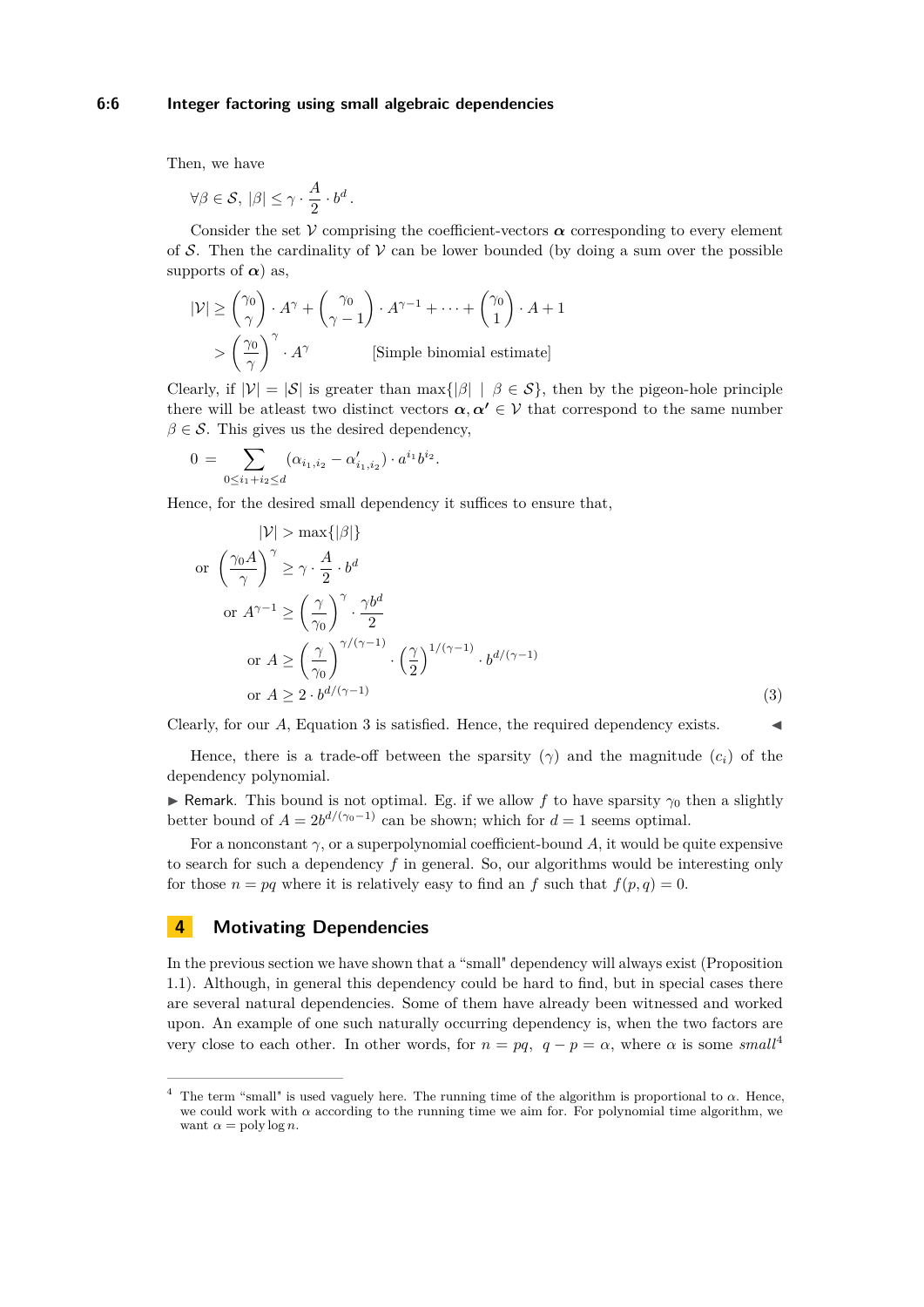constant. Consequently, in such cases both *p* and *q* will be close to  $\sqrt{n}$ . Hence, to factor  $n$ , we can simply use the trial division algorithm, starting from  $\sqrt{n}$ , which would work efficiently as  $\alpha$  is small. A more sophisticated and faster way to factor a number having such a dependency  $(q - p = \alpha)$  would be to use Fermat's factorization method. We propose a new method to factor numbers having such a dependency.

## **4.1 Factoring numbers having dependency of the form**  $q - p = \alpha$

Assuming that we have *n* and a bound *B* such that  $q - p = \alpha \leq B$  the idea is to pick an element  $(x + a) \in (\mathbb{Z}/n\mathbb{Z})[x]/(n, x^r - 1)$  and compute  $\mathcal{P} := (x + a)^n$ , for an *r* slightly bigger than *B*. The hope is that the two (underlying) polynomials,  $\mathcal{P}_q = (x^q + a)^p \pmod{q, x^r - 1}$ and  $P_p = (x^p + a)^q \pmod{p, x^r - 1}$  would have different *supports* (i.e. there is a monomial  $x^i, i \in [0, 1, \dots, r-1]$ , that appears with zero coefficient in exactly one of the polynomials<sup>[5](#page-6-0)</sup>). We can clearly see, that  $r \leq q$  is the trivial upper bound. But we can likely improve this upper bound further.

For  $r < p < q$  it seems likely that for most *a*'s,  $(x + a)^p \pmod{q, x^r - 1}$  will have each of the *r* monomials (i.e.  $x^i$ ,  $i \in [0, 1, \dots, r-1]$ ) appearing with nonzero coefficient<sup>[6](#page-6-1)</sup>. We pose this formally.

<span id="page-6-2"></span>► Conjecture 1. For primes  $p < q$ ,  $1 \le r < p$  and a random  $a \in \mathbb{Z}/q\mathbb{Z}$ ,  $(x+a)^p \pmod{q, x^r-1}$ is full support with high (i.e. constant) probability.

The rationale for this conjecture is that we expect  $(x + a)^p$  to be a "random" element in the cyclotomic ring. So, it will be rare that there is a zero coefficient in its standard representation.

On the other hand  $(x + a)^q \pmod{p, x^r - 1}$ , for  $r \ge 2B + 3$ , has proper support as we now show.

**► Theorem 4.1.** For primes  $p < q$  and  $r \ge 2(q - p) + 3$ ,  $(x + a)^q \pmod{x^r - 1, p}$  is proper support.

**Proof.** Consider the polynomial,

$$
\mathcal{P}_p = (x+a)^q \pmod{p}
$$
  
=  $(x+a)^p (x+a)^{q-p} \pmod{p}$   
=  $(x^p + a)(x+a)^{q-p} \pmod{p}$   
=  $\frac{(x^p)(x+a)^{q-p}}{\text{Sparsity} \leq_{q-p+1}} + \frac{a \cdot (x+a)^{q-p}}{\text{Sparsity} \leq_{q-p+1}}$  (mod  $p$ ).

Hence, Sparsity( $\mathcal{P}_p$ )  $\leq 2(q - p + 1)$ . So, taking  $r \geq 2(q - p + 1) + 1$  will ensure that at least one monomial in  $(x + a)^q$  (mod  $x^r - 1$ , p) has the zero coefficient.

These observations motivate the following algorithm.

<span id="page-6-0"></span><sup>&</sup>lt;sup>5</sup> It is easy to see that this implies that one of the coefficients in  $\mathcal{P}$  will share a nontrivial gcd with *n*.

<span id="page-6-1"></span><sup>6</sup> Such a polynomial we call *full* support, and its opposite is *proper* support.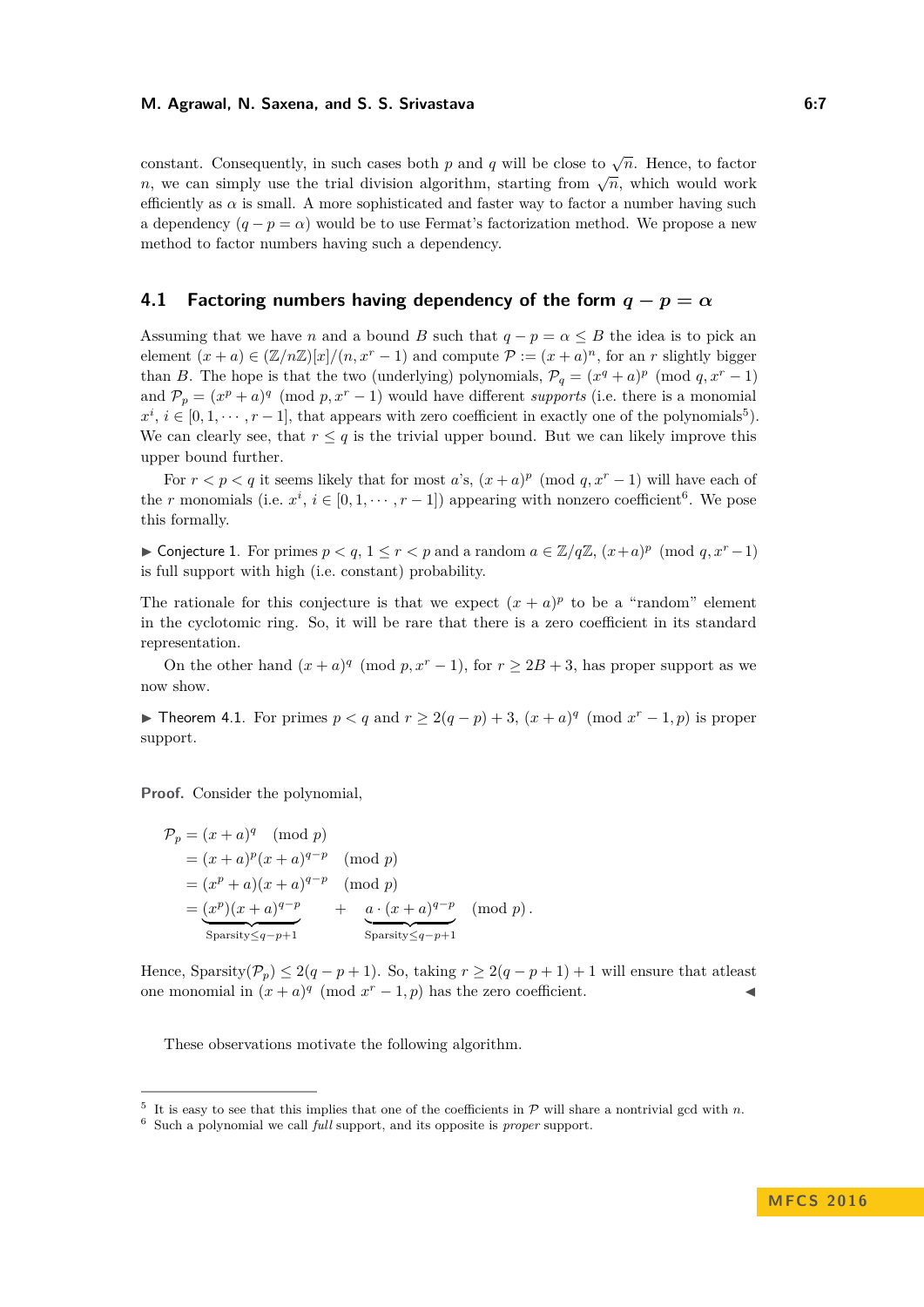**Algorithm 1** Factoring Integer :  $FAC_1(n, B)$ **Require:** Odd  $n = pq$  ( $p < q$  are primes) and a parameter  $B \geq (q - p)$ . 1:  $r \leftarrow 2$ 2: **while**  $r \leq 2B + 3$  and *n* is not factored **do** 3: Choose a random number *a < n* 4: Compute  $\mathcal{P} = (x+a)^n \pmod{x^r-1,n}$ 5: Take gcd of *n* with  $ra$ , and with the coefficients of  $P$ . 6: **if** *n* is factored **then** 7: **return** *f actor* 8: **return** 0

**Time complexity.** The polynomial computation in step 4, takes time  $\tilde{O}(r \log^2 n)$  using fast arithmetic. Taking GCD in step 5, takes similar time. Hence, the overall time complexity of the algorithm is  $O(B^2 \log^2 n)$ . Note that it is a probabilistic algorithm based on Conjecture [1.](#page-6-2) It can be seen as an alternative (albeit slower) to Fermat's factoring algorithm.

# <span id="page-7-0"></span>**4.2 Bound based on** *p th* **norm of** *q*

This subsection discusses a more general, yet natural, dependency and presents the algorithm to factor *n* in such cases.

Let us represent *q* in base *p* (so that  $a_i$ 's are in  $[0, \dots, p-1]$ ),

$$
q = a_0 + a_1.p + a_2.p^2 + a_3.p^3 + \cdots
$$

We define the  $p^{th}$  *norm of*  $q$  as  $|q|_p := \prod_i (a_i + 1)$ . It is defined as a 'measure' for the size of the coefficients in base *p* representation of *q*.

Can we factor  $n = pq$  (primes  $p < q$ ) if we have an upper bound *B* on  $|q|_p$ ? We can generalize the methods of the last section.

By Conjecture [1](#page-6-2) we expect  $(x + a)^p \pmod{x^r - 1, q}$  to be full support, for random *a*. The other modulus is covered by the following simple observation.

▶ Theorem 4.2. For primes  $p < q$  and  $r > |q|_p$ ,  $(x + a)^q \pmod{x^r - 1, p}$  is proper support.

**Proof.** By using the base-*p* representation of *q* we have,

$$
(x+a)^q = (x+a)^{a_0+a_1 p+a_2 p^2 + a_3 p^3 + \cdots}
$$

$$
= \prod_i (x+a)^{a_i p^i}
$$

$$
= \prod_i (x^{p^i} + a)^{a_i} \pmod{p}
$$

$$
\therefore \text{Sparsity}((x+a)^q \mod p) \le \prod_i (a_i+1)
$$

$$
= |q|_p.
$$

Hence, for  $r > |q|_p$ ,  $(x + a)^q \pmod{x^r - 1, p}$  is proper support.

REMARK. For dependency of the form  $q - p = \alpha$ , where  $0 < \alpha < p$ , the  $p^{th}$  norm of q is  $2(\alpha + 1)$ . Hence, we get a natural generalization of numbers *n* that are good for Fermat factorization.

These observations again motivate the following algorithm.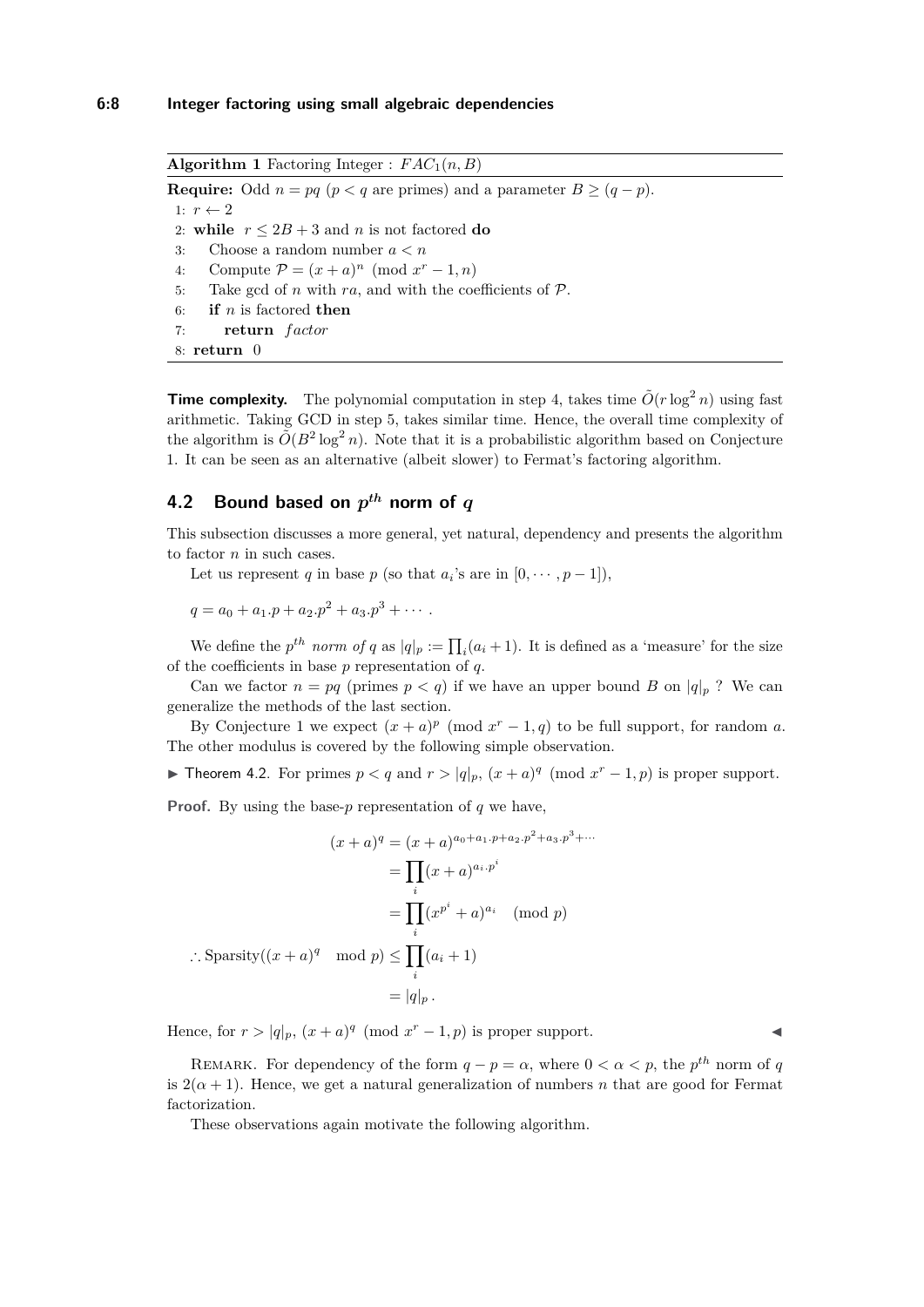<span id="page-8-2"></span>**Algorithm 2** Factoring Integer :  $FAC_2(n, B)$ **Require:** Odd  $n = pq$  ( $p < q$  are primes) and a parameter  $B > |q|_p$ . 1:  $r \leftarrow 2$ 2: **while**  $r \leq B$  and *n* is not factored **do** 3: Choose a random number *a < n* 4: Compute  $\mathcal{P} = (x+a)^n \pmod{x^r-1,n}$ 5: Take gcd of *n* with  $ra$ , and with the coefficients of  $P$ . 6: **if** *n* is factored **then** 7: **return** *f actor* 8: **return** 0

**Time complexity.** The overall time complexity of the algorithm is  $\tilde{O}(B^2 \log^2 n)$ , as in the previous subsection. Note that it is a probabilistic algorithm based on Conjecture [1.](#page-6-2) It can be seen as a natural generalization (albeit slower) of Fermat's factoring algorithm.

# **4.3 Relaxing conjecture [1](#page-6-2)**

In the previous subsections the proofs of factoring depend on Conjecture [1.](#page-6-2) In this section we relax the conjecture; which might make it easier to prove.

The point is that we just need to prove, that for a random  $a(x)$ , with high probability there is a difference in the supports of the two polynomials:

<span id="page-8-1"></span>
$$
a(xp)q \pmod{xr - 1, p} \text{ and,}
$$
  
 
$$
a(xq)p \pmod{xr - 1, q}
$$
 (4)

in the case when  $r > |q|_p$ . The rationale is again that the first polynomial is proper support, while the second polynomial is likely to have a support *different* from the first.

► Conjecture 2. For primes  $p < q$ ,  $r > |q|_p$  and a random  $a(x) \in (\mathbb{Z}/n\mathbb{Z})[x]/(x^r-1, n)$ , the two polynomials in Equation [4](#page-8-1) have, with high probability, different support.

It can be seen that based on this conjecture, an algorithm similar to Algorithm [2](#page-8-2) can be designed to factor *n* (in probabilistic time  $\tilde{O}(B^2 \log^2 n)$ ).

# <span id="page-8-0"></span>**5 General dependencies**

The previous section addressed dependencies of specific forms. In this section, we move to the case of more general dependencies between the two factors. For  $n = pq$ , primes  $p < q$ , we consider a nondegenerate dependency  $f(x, y)$  of degree bound *d* with at most  $\gamma$  nonzero coefficients. So,  $0 = f(p,q) = \sum_{i=1}^{\gamma} c_i p^{\alpha_i} q^{\beta_i} = 0$ , where  $\forall i, 0 \leq \alpha_i + \beta_i \leq d$ ,  $|c_i| = n^{O(d)}$ . Proposition [1.1](#page-2-1) gives the almost optimal parameters for its existence in general.

When we are given  $n$  and  $f$ , our idea is to compute AKS exponentiation (Eqn[.2\)](#page-3-1) in a cyclotomic ring extension over Z*/n*Z and try distinguishing the two Frobenius morphisms. We give the details in the form of an algorithm and then the proof. The key step will be the computation of an expression  $\prod_{i=1}^{\gamma} a(\zeta^{p^{\alpha_i-\beta_i}})^{c_i n^{\beta_i}}$ , for a random element  $a(\zeta)$ . Note that modulo *p* it is the same as exponentiation by  $\sum_{i=1}^{\gamma} c_i p^{\alpha_i} q^{\beta_i} = 0$ . Also, note that  $p^{\alpha_i - \beta_i}$ exists modulo *r*, when *r* and *p* are coprime.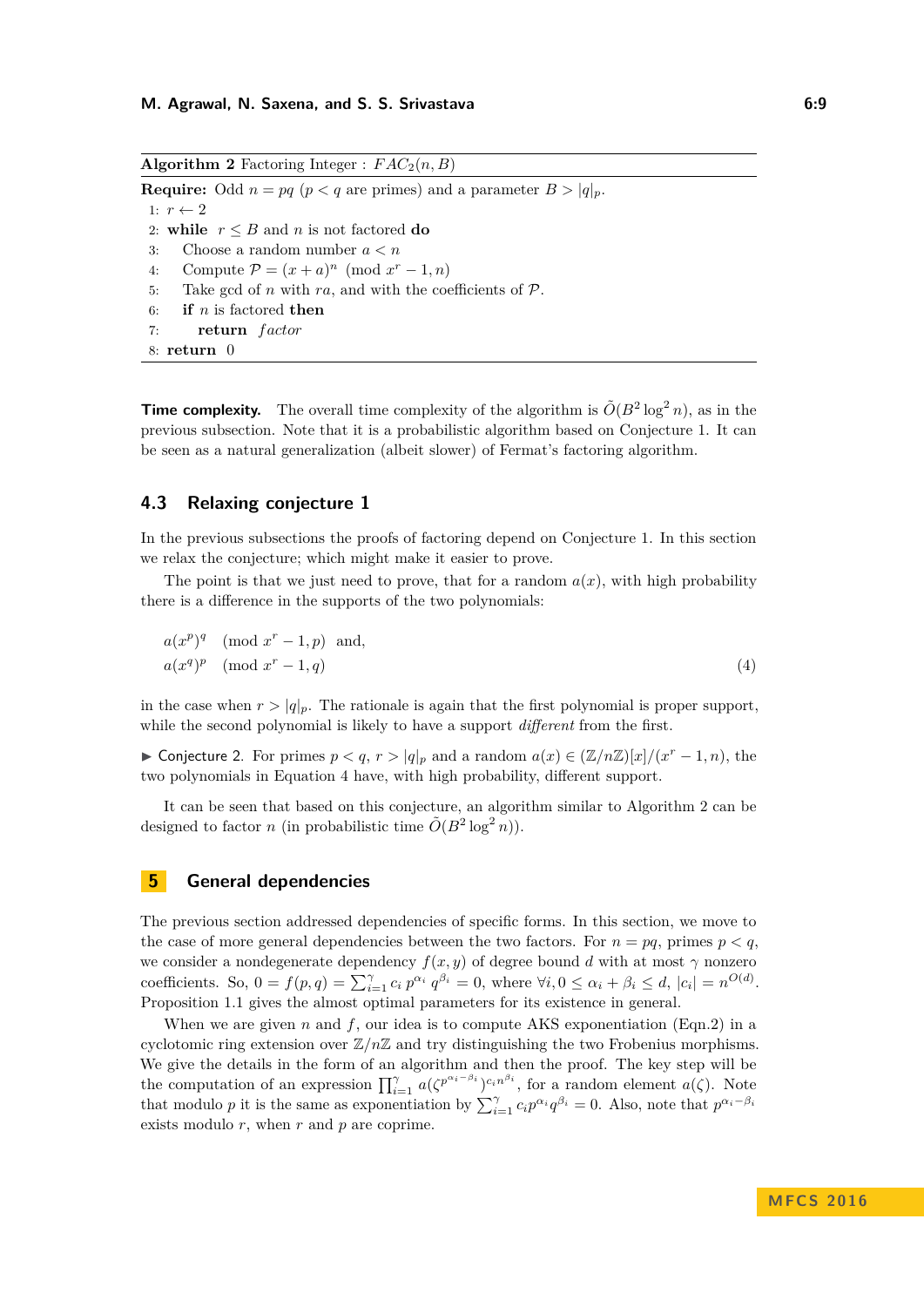<span id="page-9-3"></span>**Algorithm 3** Factoring Integer :  $FAC_3(n, f)$ **Require:** Odd  $n = pq$  ( $p < q$  are primes), and a nondegenerate dependency  $f =$  $\sum_{i=1}^{\gamma} c_i x^{\alpha_i} y^{\beta_i}$ , where  $\forall i, 0 \leq \alpha_i + \beta_i \leq d$ ,  $|c_i| = n^{O(d)}$ . 1: Choose a random prime  $r \leq 10\gamma \log \gamma$  and verify that  $gcd(r, n) = 1$ . 2: **for**  $t \in [r-1]$  **do** 3:  $count \leftarrow 0$ 4: while  $count < 5 \log \log n^r$  do 5: Choose a random element  $a(\zeta) := a(x) \in \mathbb{Z}[x]/(\varphi_r(x), n)$ . 6: Compute  $\mathcal{P} := \prod_{i=1}^{\gamma} a(\zeta^{t^{\alpha_i - \beta_i}})^{c_i n^{\beta_i}}$ . 7: Take gcd of *n* with the coefficients of P. 8: **if** *n* is factored **then** 9: **return** *f actor* 10: **return** 0

To study this algorithm we would need a qualitative conjecture about the distribution of discrete logarithms.

<span id="page-9-0"></span> $\triangleright$  Conjecture 3. For a fixed *p, q, f* as before and *R* > 10γ, the function  $\log_{a,r} p$  takes almost random values *e* as we vary  $r \in [R]$  such that, with a constant probability,

$$
\sum_{i=1}^{\gamma} c_i p^{\beta_i} q^{e\alpha_i + (1-e)\beta_i} \neq 0 \left( \text{mod } \frac{q^{r-1}-1}{q-1} \right).
$$

The rationale for this conjecture is that as we vary *r* in a range bigger than  $[\gamma]$  we expect *e* to be "random" enough so that the two *γ*-dimensional vectors  $(c_i p^{\beta_i} \mid i \in [\gamma])$ and  $(q^{e\alpha_i+(1-e)\beta_i} \mid i \in [\gamma])$  are not orthogonal  $(\text{mod } (q^{r-1}-1)/(q-1))$ . One necessary condition for this is:  $\{e\alpha_i + (1-e)\beta_i \mid i \in [\gamma]\}$  be a set of distinct functions in *e*, with at least one of them being nontrivially dependent on *e*. The *distinctness* holds because  $e\alpha_i + (1-e)\beta_i = e\alpha_j + (1-e)\beta_j$  iff  $(\alpha_i, \beta_i) = (\alpha_j, \beta_j)$  iff  $i = j$ . (Note : We use that, for some  $i, \alpha_i \neq \beta_i$  as  $f$  is nondegenerate.)

Now we are ready to prove the correctness of the algorithm.

**Proof for Theorem [1.2.](#page-2-2)** By Artin's conjecture we can deduce that we will get a prime *r*, with constant probability, such that: *q* generates the unit group of  $\mathbb{F}_r$ . In this case Lemma [2.1](#page-4-2) asserts that  $\varphi_r(x)$  is irreducible over  $\mathbb{F}_q$ . Hence,  $\mathbb{F}_q[\zeta] := \mathbb{F}_q[x]/(\varphi_r(x))$  is a field.

We are interested in the iteration when the variable  $t$  equals  $p \pmod{r}$ . Then we can write,

<span id="page-9-1"></span>
$$
\mathcal{P} = \prod_{i=1}^{\gamma} a(\zeta^{p^{\alpha_i - \beta_i}})^{c_i n^{\beta_i}}.
$$
\n
$$
(5)
$$

Going modulo *p*, and using the "first" Frobenius morphism, we get:

$$
\mathcal{P} = \prod_{i=1}^{\gamma} a(\zeta)^{c_i p^{\alpha_i} q^{\beta_i}} \pmod{p}
$$
  
=  $a(\zeta) \sum_{i=1}^{\gamma} c_i p^{\alpha_i} q^{\beta_i} \pmod{p} = a(\zeta)^0 \pmod{p}$   
= 1 \pmod{p}. (6)

Now let  $e := \log_{q,r} p$ . So, we can replace p with  $q^e$  in Equation [5,](#page-9-1) to get

<span id="page-9-2"></span>*.*

$$
\mathcal{P} = \prod_{i=1}^{\gamma} a(\zeta^{q^{e(\alpha_i - \beta_i)}})^{c_i n^{\beta_i}}
$$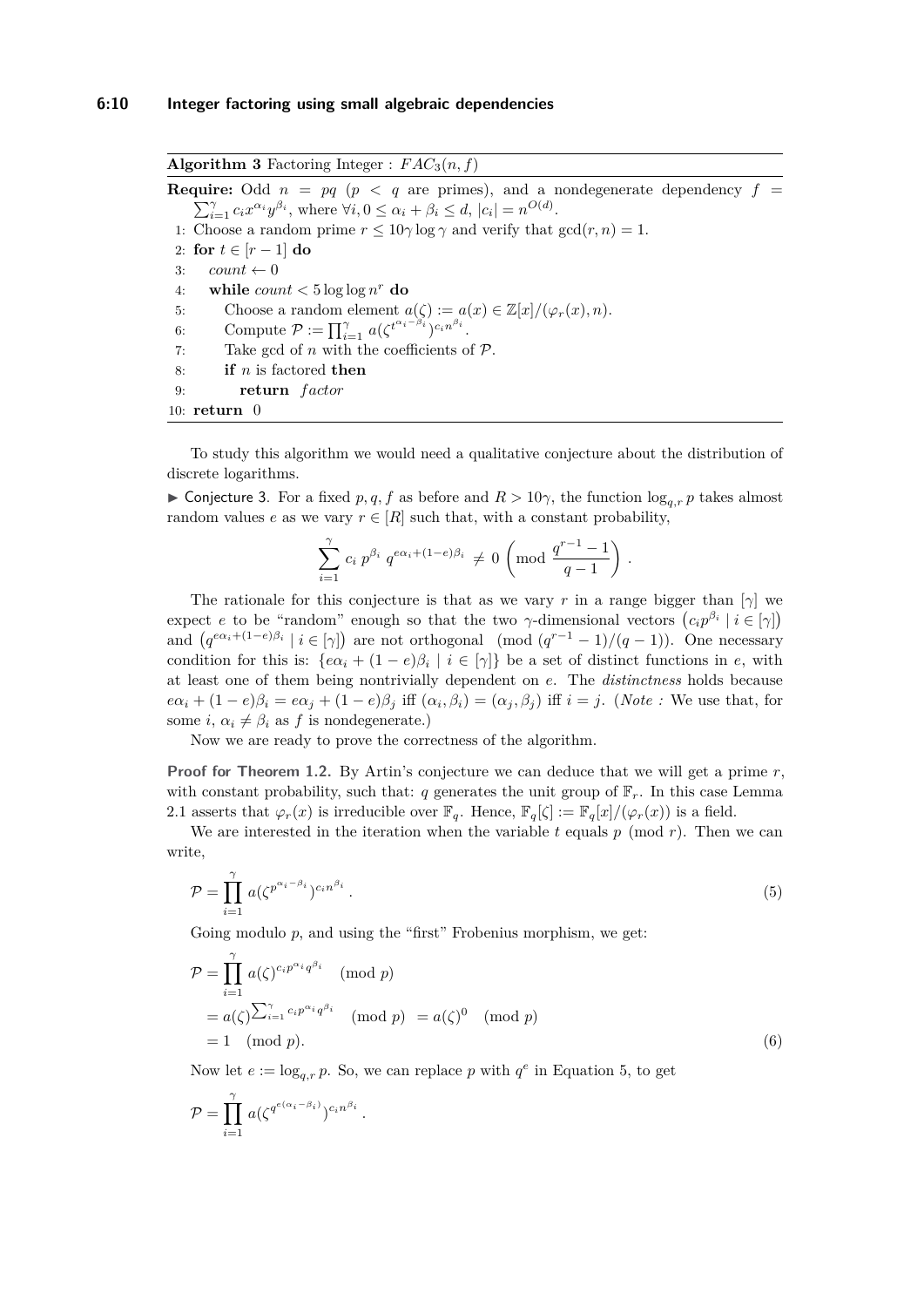Going modulo *q*, and using the "second" Frobenius morphism, we get:

$$
\mathcal{P} = \prod_{i=1}^{\gamma} a(\zeta)^{c_i n^{\beta_i} q^{e(\alpha_i - \beta_i)}} \pmod{q}
$$
  
= 
$$
\prod_{i=1}^{\gamma} a(\zeta)^{c_i p^{\beta_i} q^{e\alpha_i + (1-e)\beta_i}} \pmod{q}
$$
  
= 
$$
a(\zeta)^{\sum_{i=1}^{\gamma} c_i p^{\beta_i} q^{e\alpha_i + (1-e)\beta_i}} \pmod{q}
$$
 (7)

Let us call the exponent  $m := \sum_{i=1}^{\gamma} c_i p^{\beta_i} q^{e\alpha_i + (1-e)\beta_i}$ .

If we can show that  $a(\zeta)^m \notin \mathbb{F}_q$  then, by Equation [6,](#page-9-2) we get different supports in the polynomials  $P \pmod{p}$  and  $P \pmod{q}$ . This means that step 7 would factor *n*. So, it suffices to ensure that  $a(\zeta)^{m(q-1)} \neq 1 \pmod{q}$ , in other words, the multiplicative order of *a*( $\zeta$ ) in the field  $\mathbb{F}_q[\zeta]$ , denoted ord $(a(\zeta), \mathbb{F}_q[\zeta])$  satisfies:

$$
\mathrm{ord}(a(\zeta), \mathbb{F}_q[\zeta]) \not| m(q-1). \tag{8}
$$

From step 5 (of the algorithm) we can treat  $a(\zeta)$  as a random element in  $\mathbb{F}_q[\zeta]$ . From the initial discussion we have that  $\mathbb{F}_q[\zeta]$  is the field  $\mathbb{F}_{q^{r-1}}$ . From this we can estimate the probability of  $a(\zeta)$  having the largest multiplicative order.

▶ Claim 5.1. ord(
$$
a(\zeta)
$$
,  $\mathbb{F}_q[\zeta]$ ) = ( $q^{r-1} - 1$ ), with probability at least  $\frac{1}{3 \log \log(q^{r-1}-1)}$ , when  $r > 7$ .

**Proof.** See full version of the paper.

Thus, the repetitions in step 4 ensure that with a high probability we will pick a generator  $a(\zeta)$  of  $\mathbb{F}_q[\zeta]$ . Now Equation [8](#page-10-0) can be rewritten as:

$$
\sum_{i=1}^{\gamma} c_i p^{\beta_i} q^{e\alpha_i + (1-e)\beta_i} \neq 0 \left( \text{mod } \frac{q^{r-1} - 1}{q-1} \right).
$$

Conjecture [3](#page-9-0) ensures this with high probability (for a random *r*). Hence, step 7 will factor with high (i.e. constant) probability.

**Time Complexity.** The 'for' loop of Step 2-9, runs for  $r - 1 = \tilde{O}(\gamma)$  times. The 'while' loop in Step 4-9, runs  $O(\log \log(n^r)) = \tilde{O}(1)$  times.

The polynomial computation in step 6 is the expensive part. We would use repeated squaring and fast ring arithmetic. It multiplies *γ* many factors. The exponent of each factor can be bounded by  $An^d$ , so, by repeated squaring it takes  $O(d \log n + \log A) = O(d \log n)$ time (∴  $A := n^{O(d)}$ ). Also, in each step of repeated squaring there will be two polynomials multiplied in the cyclotomic ring; we can compute the product in  $\tilde{O}(r \log n)$  time. Hence, step 6 takes  $\tilde{O}(\gamma \cdot d \log n \cdot r \log n) = \tilde{O}(\gamma^2 d \log^2 n)$  time.

So, the overall time complexity of the Algorithm [3](#page-9-3) is  $O(\gamma^3 d \log^2 n)$ .

Clearly, the running time of the algorithm depends on the sparsity. For sparse dependency *f*, i.e.  $\gamma = \tilde{O}(1)$ , the running time becomes  $\tilde{O}(d \log^2 n)$  which is only linear in *d*. If the given dependency has sparsity  $\gamma = O(d^{1.6})$  then the running time is a much slower  $\tilde{O}(d^{5.8} \log^2 n)$ , but it is a simple algorithm and still faster than the known methods.

<span id="page-10-0"></span>
$$
\blacktriangleleft
$$

J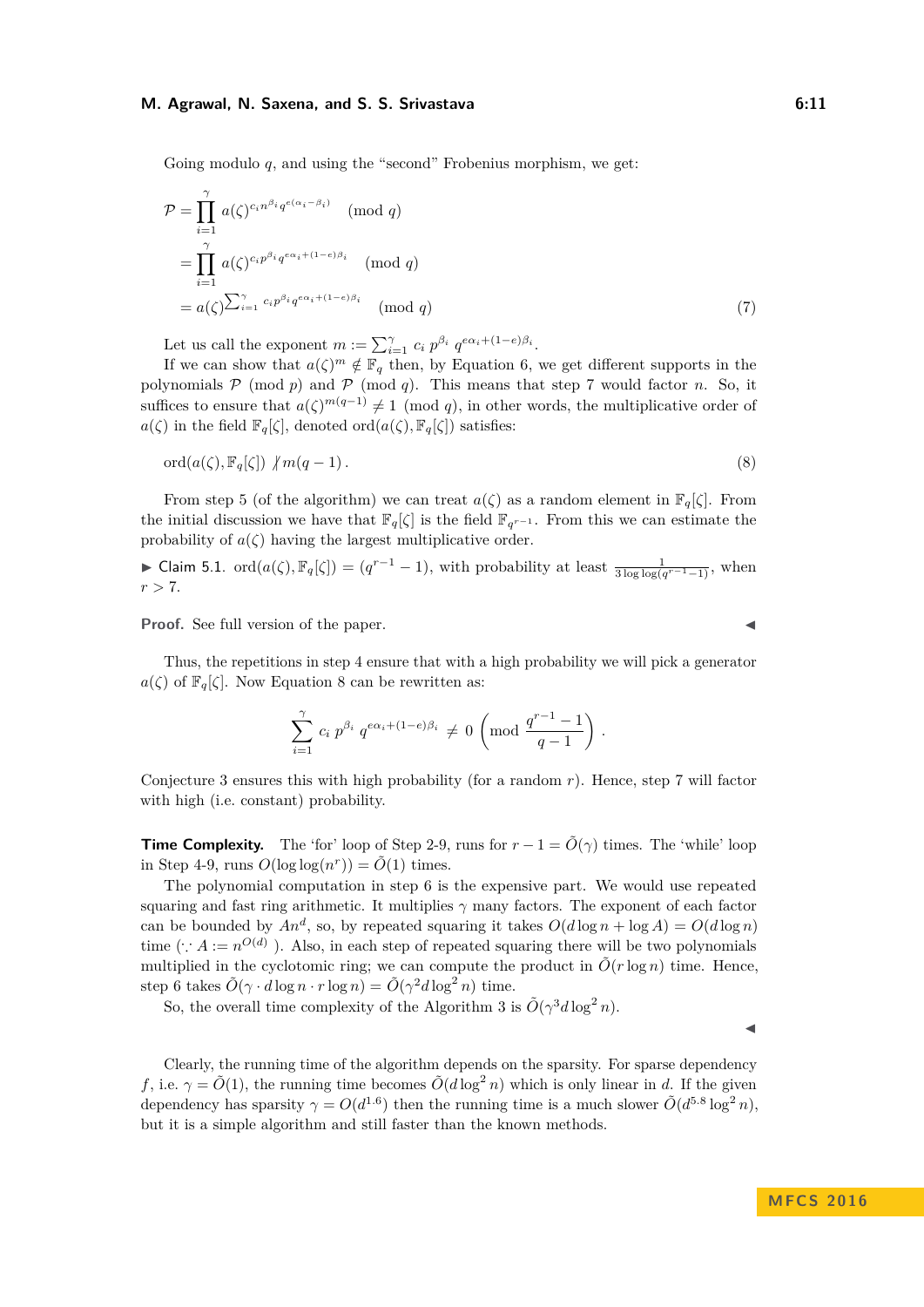#### **6:12 Integer factoring using small algebraic dependencies**

## <span id="page-11-0"></span>**6 Alternate Analysis**

In this section we present an alternate analysis and a corresponding algorithm to factor *n*. The algorithm presented is just a slightly modified version of Algorithm [3,](#page-9-3) and it will not need  $n/p$  to be a prime. The conjecture that our analysis relies on will be different from Conjecture [3.](#page-9-0)

**Algorithm 4** Factoring Integer :  $FAC_4(n, f, \mu)$ 

**Require:** Odd  $n = pn'$  (prime p is not the largest prime factor q of n), and a nondegenerate  $(p, n')$  dependency  $f = \sum_{i=1}^{\gamma} c_i x^{\alpha_i} y^{\beta_i}$  where  $\forall i, 0 \leq \alpha_i + \beta_i \leq d, |c_i| \leq n^d$ . Let  $\mu := \sum_i e_i$ for the prime factorization  $n = \prod_i p_i^{e_i}$ . 1:  $r \leftarrow 7 \mu d$ . 2: **while**  $r \leq 10 \mu d \log(d+1)$  **do** 3: Choose the next prime *r*, and verify that  $gcd(r, n) = 1$ . 4: **for** *t* in range  $[r-1]$  **do** 5: Choose a random element  $a(\zeta) := a(x) \in \mathbb{Z}[x]/(\varphi_r(x), n)$ . 6: Compute  $\mathcal{P} := \prod_{i=1}^{\gamma} a(\zeta^{t^{\alpha_i - \beta_i}})^{c_i n^{\beta_i}}$ . 7: Take gcd of  $n$  with the coefficients of  $P$ . 8: **if** *n* is factored **then** 9: **return** *f actor* 10: **return** 0

To study this algorithm we will need a conjecture about discrete logarithm.

<span id="page-11-1"></span>► Conjecture 4. For  $f, p, q, d, \mu$  as before, there exists a prime  $r \in [7\mu d, 10\mu d \log(d+1)]$  such that:  $\text{ord}_r(q) = r - 1, e := \log_{q,r} p < \frac{r}{2d} \text{ and } f(q^e, n/q^e) \neq 0.$ 

The rationale behind this conjecture is Artin's conjecture together with the feeling that the function  $\log_{a,r} p$  should take "random" values in  $\{0,\ldots,r-1\}$ , in particular, values as small as  $\frac{r}{2d}$ . Also, since the interval is large enough we expect to get several such  $(r, e)$ ; one of these  $q^e$  is expected to not be a root of  $f(X, n/X)$ .

We now state our theorem.

**Proof for Theorem [1.3.](#page-3-2)** See full version of the paper.

Given a sparse dependence of degree *d*, (small or constant  $\gamma$  and  $\mu$ ) our algorithm's performance is better than Schönhage's univariate polynomial factoring algorithm.

# **7 Conclusion**

We initiate a new factoring idea using the AKS-type cyclotomic computation [\[1\]](#page-12-18). It uses the two Frobenius morphisms and we have been able to analyze it for specific families of *n* (based on some "reasonable" conjectures). It is a simple algorithm and, in special cases, it performs better than applying the previously known techniques. The outstanding question is what do we do when there is no dependency  $f(x, y)$  readily available for *n*?

In this (general) case we could compute several (say, poly(log *n*)-many) AKS-type polynomials

 $S := \{a(\zeta_r)^e \mid r, a, e \text{ carefully chosen given } n\}$ 

and try to apply easy algebraic operations on *S*. For example, view *S* as a lattice generator and apply the famous LLL basis reduction algorithm on it [\[16\]](#page-12-22). Or, compute other linear algebra operations on *S*. Do these operations lead us to a factor of *n* ?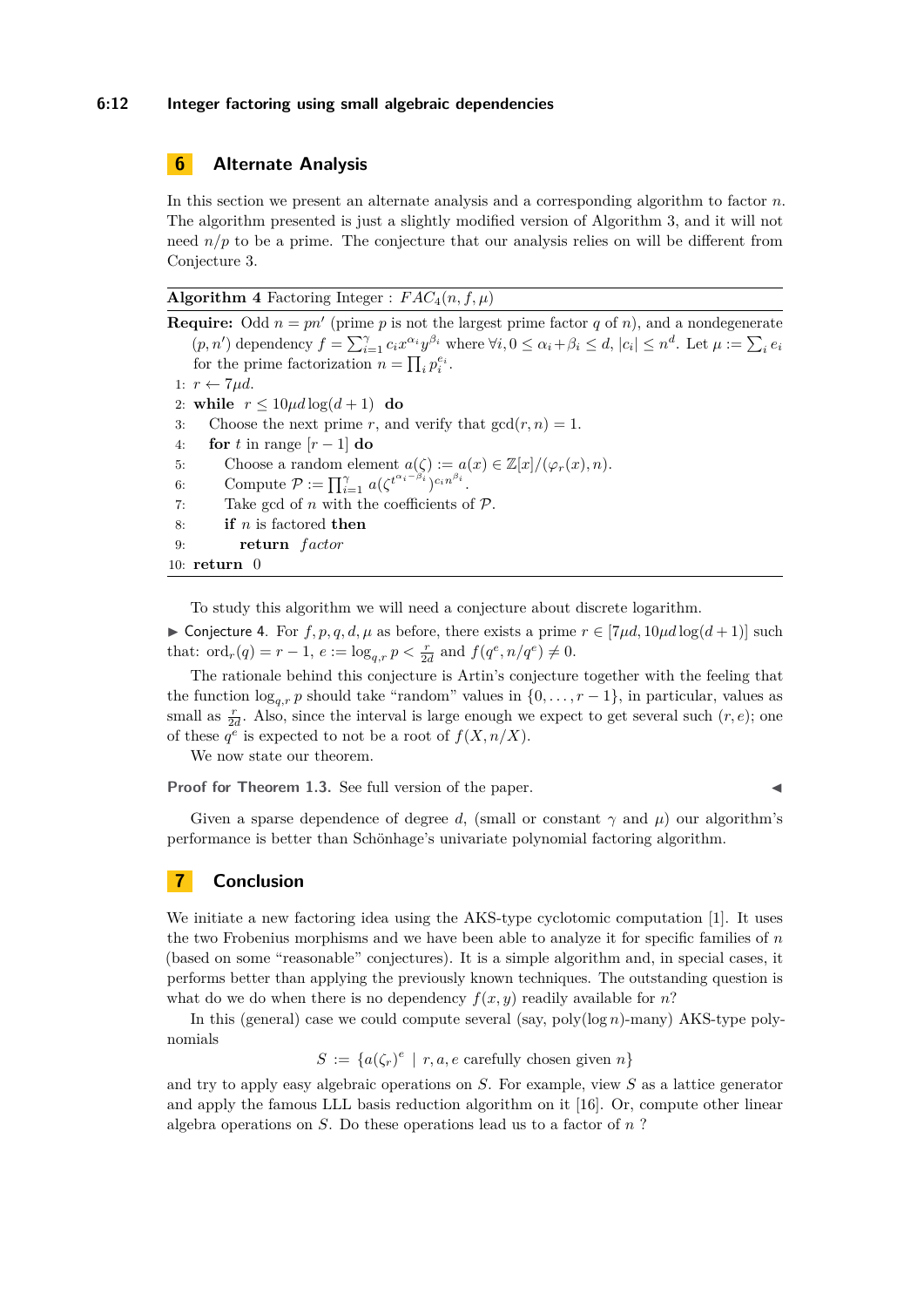| ×<br>٧ |  | ۰, |
|--------|--|----|

## **References**

- <span id="page-12-18"></span>**1** Manindra Agrawal, Neeraj Kayal, and Nitin Saxena. PRIMES is in P. *Annals of Math*, 160(2):781–793, 2004.
- <span id="page-12-2"></span>**2** Shi Bai, Pierrick Gaudry, Alexander Kruppa, Emmanuel Thome, and Paul Zimmermann. Factorization of RSA-220 with CADO-NFS. 2016.
- <span id="page-12-16"></span>**3** Daniel Julius Bernstein. Introduction to post-quantum cryptography. In *Post-quantum cryptography*, pages 1–14. Springer, 2009.
- <span id="page-12-12"></span>**4** Dan Boneh et al. Twenty years of attacks on the RSA cryptosystem. *Notices of the AMS*, 46(2):203–213, 1999.
- <span id="page-12-11"></span>**5** Joe Peter Buhler, Hendrik Willem Lenstra Jr, and Carl Pomerance. Factoring integers with the number field sieve. In *The development of the number field sieve*, pages 50–94. Springer, 1993.
- <span id="page-12-17"></span>**6** Yingpu Deng and Yanbin Pan. An algorithm for factoring integers. Cryptology ePrint Archive, Report 2012/097, 2012.
- <span id="page-12-15"></span>**7** John D Dixon. Asymptotically fast factorization of integers. *Mathematics of computation*, 36(153):255–260, 1981.
- <span id="page-12-0"></span>**8** Carl Friedrich Gauss. *Disquisitiones Arithmeticae*. 1801. Article 329.
- <span id="page-12-10"></span>**9** Joseph Gerver. Factoring large numbers with a quadratic sieve. *Mathematics of Computation*, 41(163):287–294, 1983.
- <span id="page-12-21"></span>**10** Rajiv Gupta and Maruti Ram Murty. A remark on artin's conjecture. *Inventiones mathematicae*, 78(1):127–130, 1984.
- <span id="page-12-3"></span>**11** F.R.S. Horsley, Rev. Samuel. The sieve of eratosthenes. being an account of his method of finding all the prime numbers. *Philosophical Transactions (1683-1775)*, 62:327–347, 1772.
- <span id="page-12-19"></span>**12** Ravi Kannan. Algorithmic geometry of numbers. *Annual review of computer science*, 2(1):231–267, 1987.
- <span id="page-12-1"></span>**13** Thorsten Kleinjung, Kazumaro Aoki, Jens Franke, Arjen Klaas Lenstra, Emmanuel Thomé, Joppe W Bos, Pierrick Gaudry, Alexander Kruppa, Peter Lawrence Montgomery, Dag Arne Osvik, et al. Factorization of a 768-bit RSA modulus. In *Advances in Cryptology– CRYPTO'10*, pages 333–350. 2010.
- <span id="page-12-4"></span>**14** R Sherman Lehman. Factoring large integers. *Mathematics of Computation*, 28(126):637– 646, 1974.
- <span id="page-12-13"></span>**15** Arjen Klaas Lenstra, Hendrik Willem Lenstra Jr., Mark Steven Manasse, and John M. Pollard. The number field sieve. In *Proceedings of the Twenty-second Annual ACM Symposium on Theory of Computing*, pages 564–572, 1990.
- <span id="page-12-22"></span>**16** Arjen Klaas Lenstra, Hendrik Willem Lenstra, and Lászlo Lovász. Factoring polynomials with rational coefficients. *Math. Ann.*, 261:515–534, 1982.
- <span id="page-12-9"></span>**17** Hendrik Willem Lenstra Jr. Factoring integers with elliptic curves. *Annals of mathematics*, pages 649–673, 1987.
- <span id="page-12-5"></span>**18** James McKee. Turning euler's factoring method into a factoring algorithm. *Bulletin of the London Mathematical Society*, 28(133):351–355, 1996.
- <span id="page-12-20"></span>**19** Pieter Moree. Artin's primitive root conjecture—a survey. *INTEGERS*, 10(6):1305–1416, 2012.
- <span id="page-12-6"></span>**20** Oystein Ore. *Number theory and its history*. Courier Corporation, 2012.
- <span id="page-12-8"></span>**21** John M Pollard. Theorems on factorization and primality testing. In *Mathematical Proceedings of the Cambridge Philosophical Society*, volume 76 of *Cambridge Univ Press*, pages 521–528, 1974.
- <span id="page-12-7"></span>**22** John M Pollard. A monte carlo method for factorization. *BIT Numerical Mathematics*, 15(3):331–334, 1975.
- <span id="page-12-14"></span>**23** Carl Pomerance. The quadratic sieve factoring algorithm. In *Advances in cryptology*, pages 169–182, 1985.